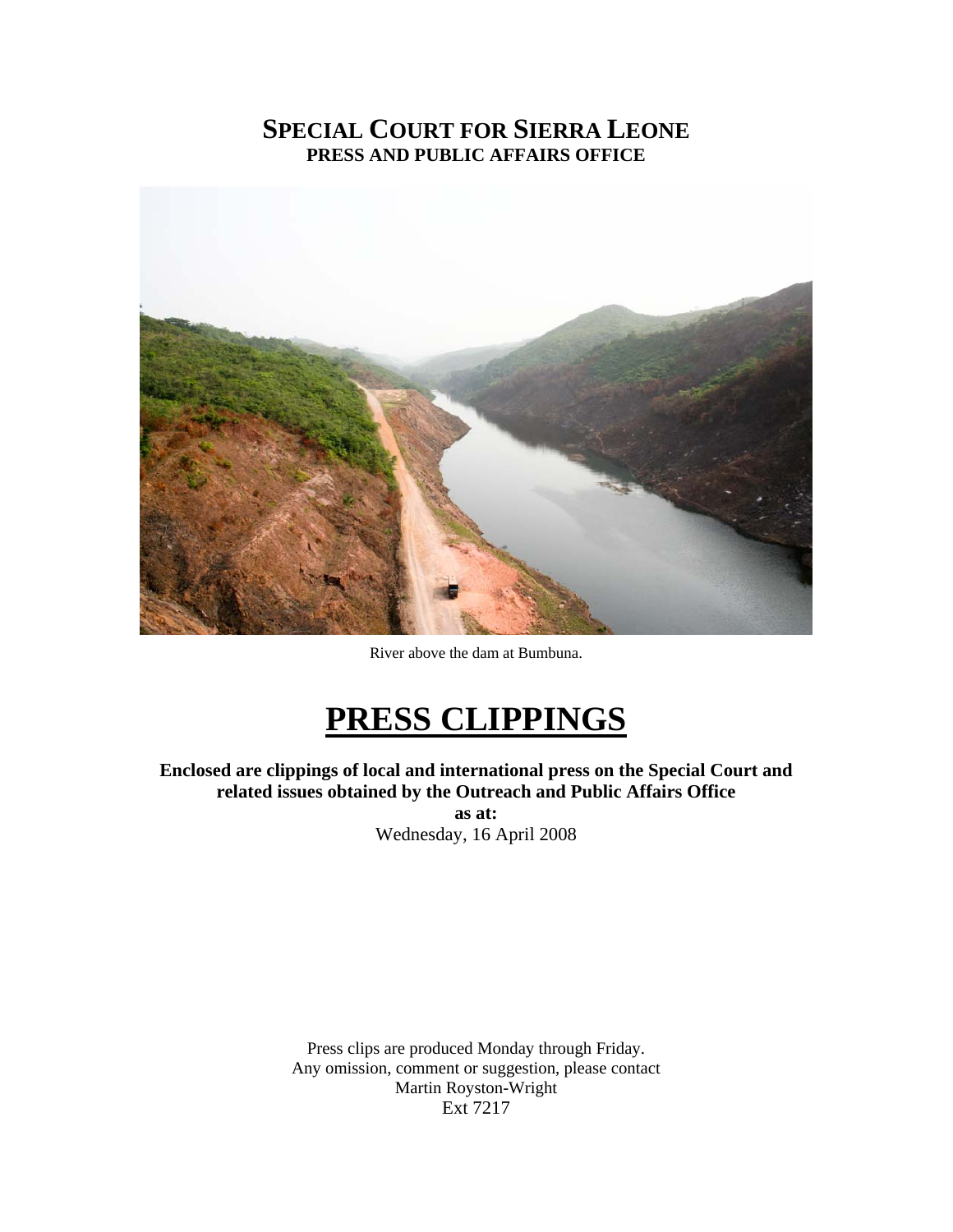| <b>International News</b>                                        |               |
|------------------------------------------------------------------|---------------|
| RUF Accused Testifies in His Own Case / Cocorioko                | Page 3        |
| (Untitled) / BBC World Service Trust                             | Pages 4-6     |
| UNMIL Public Information Office Complete Media Summaries / UNMIL | Pages 7-9     |
| Progress Deeded in Security, Rule of Law, Governance / UNMIL     | Pages $10-11$ |
| Liberia's Army Rebuilt to Defend Country / Voice of America      | Pages 12-13   |
| Statement by SG on the Tenth Anniversary of Pol Pot's Death / UN | Page 14       |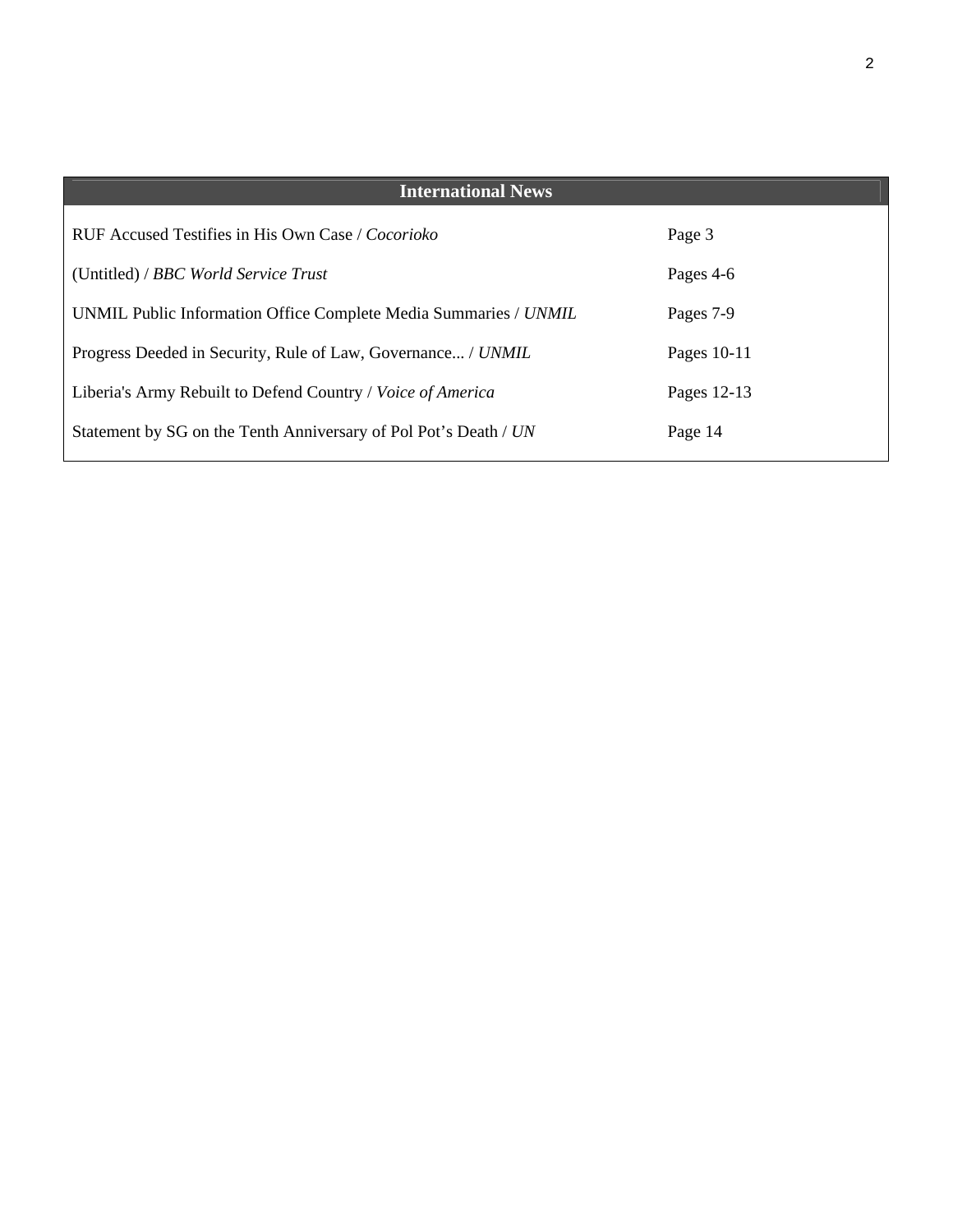## Cocorioko website

Wednesday, 16 April 2008

#### **RUF accused testifies in his own case**

Written by Moses Kargbo Wednesday, 16 April 2008

Responding to questions posed by his lead Defense Counsel, Charles A. Taku, on crimes committed during the war, the former rebel strongman said there were many people bearing the name Kallon in the RUF and that the individual the witnesses were referring to might not be him. READ THE REST : RUF accused testifies in his own case

By Moses A. Kargbo

The Second Accused in the RUF trial at the Special Court for Sierra Leone, Morris Kallon has denied allegations made against him by previous witnesses while testifying on behalf of himself.

Responding to questions posed by his lead Defense Counsel, Charles A. Taku, on crimes committed during the war, the former rebel strongman said there were many people bearing the name Kallon in the RUF and that the individual the witnesses were referring to might not be him.

Kallon told the Court that he became a member of the Revolutionary United Front after he was captured by Charles Taylor's National Patriotic Front of Liberia or NPFL in Kakata, Liberia, in November 1989.

He said the deceased from leader of the RUF, Corporal Foday Saybana Sankoh secured his release from Taylor's men and later trained him in a place he described as 'Camp Jackson' in the thick bushes of Kailahun District.

"I was taught RUF ideology at Camp Jackson and I became fascinated by the political lectures of Foday Sankoh and Mike Lamin," he told the court, revealing further that the aim of the RUF had been to put an end to the one party government of late former President Joseph Saidu Momoh and liberate Sierra Leoneans.

According to Kallon, this persuaded him to stay with the movement. His testimony continues.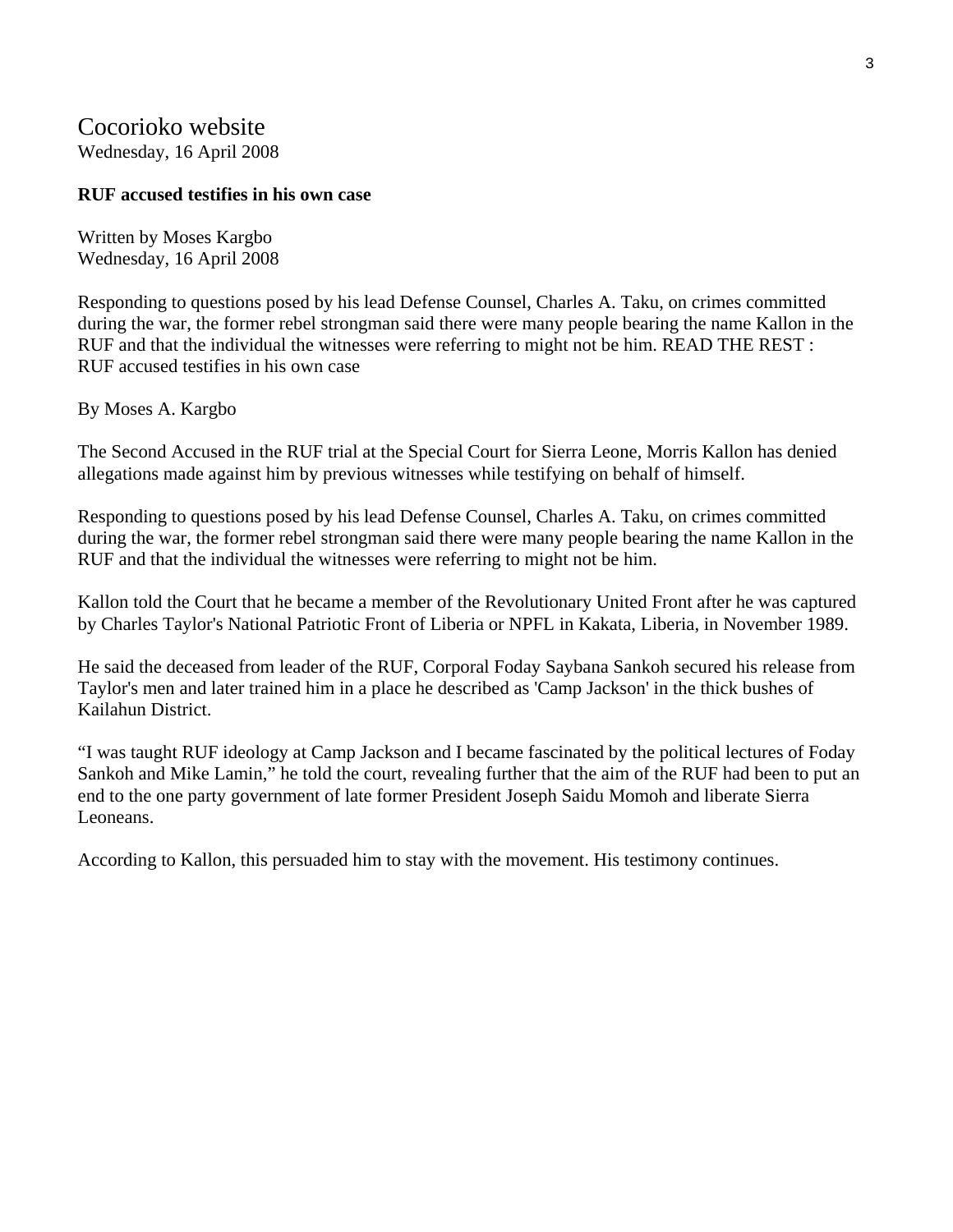## BBC World Service Trust

Tuesday, 15 April 2008

By Alphonsus Zeon, at The Hague

Defence cross-examination of prosecution witness TF1-516 Tuesday took on a rather harsh manner, departing from the usual quiet and friendly atmosphere, as Defence lawyer Morris Anyah tried to test the witness's familiarity of specific parts of Liberia where he said he worked as radio operator of the RUF in Liberia.

Prosecution lawyer, Mohamed Bangura objected to Anyah's line of questioning several times as inappropriate.

And Justice Richard Lussick even intervened to admonished the witness to show respect for Taylor's lawyer Anyah.

Charles Taylor's farm in Gbarnga was the focus of the harsh exchanges.

ANYAH: Describe the farm. What's in the farm? You took a tour of it, tell us what's in the farm.

TF1-516: Fine. On the street towards the Monrovia highway, Kakata way, there were fish ponds, a good number of holes, those ponds, moving towards deep in the farm, that other side. Okay? Then in the farm was numerous birds, birds flying above those feed ponds and 50 even shot some of those birds. They collected them and brought them to the house where we used to put up.

ANYAH: What did he shoot them with?

TF1-516: With the single barrel gun he had.

ANYAH: Were they pellet guns?

TF1-516: No, not pellet, but single barrel, the single barrel guns.

ANYAH: Cartridges, did they use cartridges?

TF1-516: Yes sir.

ANYAH: Okay, I see. How big was the farm?

TF1-516: It was big. It was big. I saw machines ploughing. They were ploughing. According to them they had just harvested beans.

ANYAH: Beans?

TF1-516: Yes.

ANYAH: Mr Witness, come on now, Mr Witness, you know what was on the farm, Mr Witness?

TF1-516: Yes.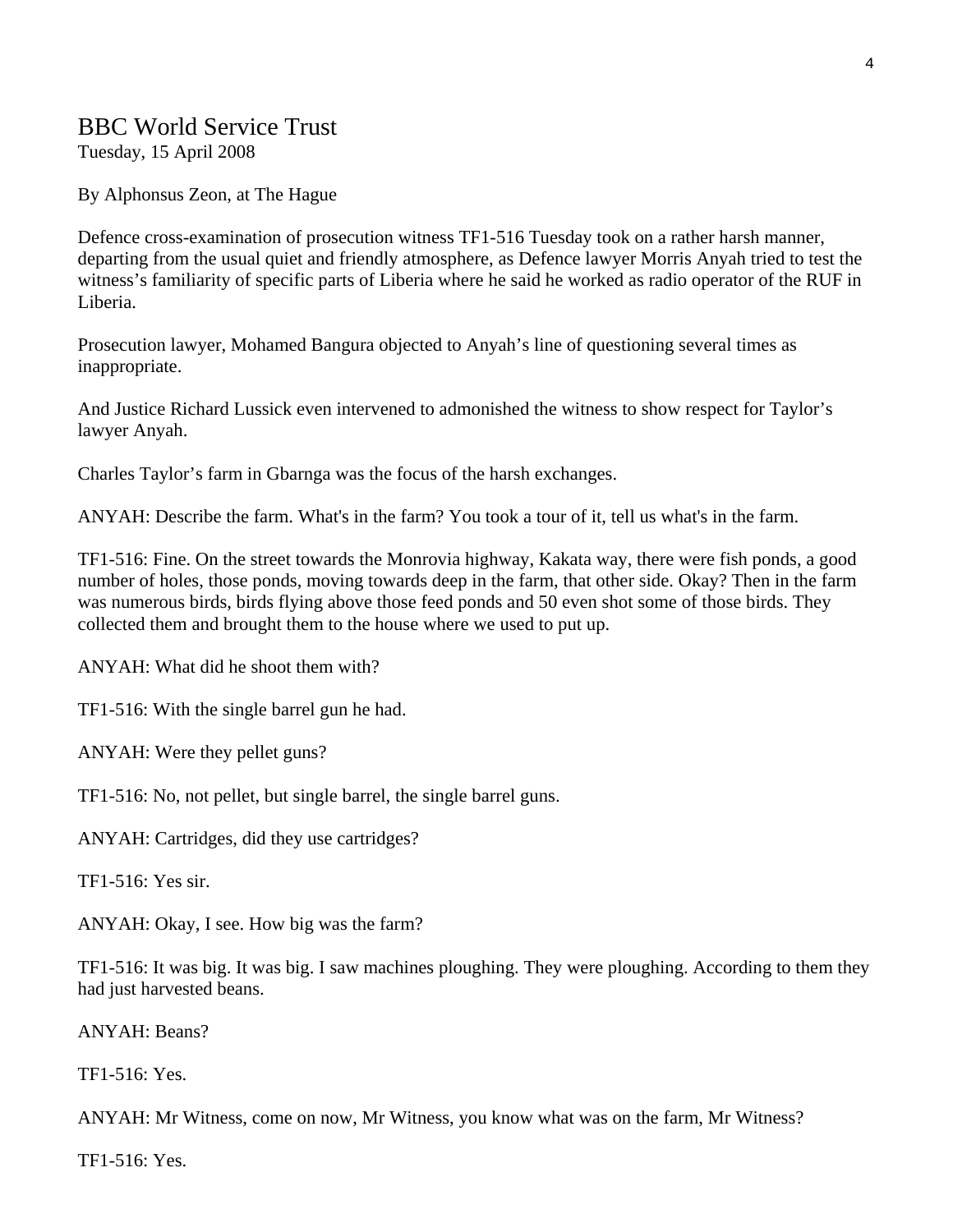ANYAH: Not beans, it was rice, Mr Witness. Rice paddies.

TF1-516: At that part, the portion of the farm, in fact there was new other area that was just being tilled.

BANGURA: Your Honours, the line of cross-examination, your Honours, is not proper, I submit. My learned friend is testifying in a sense. He's asked the witness about what is produced on the farm and the witness says beans. My learned friend comes and says, "No, it's not that, it is rice." Your Honours, I'm at pains to understand this line of cross-examination.

ANYAH: I can rephrase the question.

JUSTICE DOHERTY: He'll rephrase it as a question rather than an observation.

ANYAH: Exactly. Mr Witness, you've just told us beans were planted on the farm and I'm putting it to you, may I finish, that what was planted on that farm was rice. Do you agree?

TF1-516: I'm not denying the fact that rice was planted, but that other part where I went, they told me that it was just beans that they had harvested and still the machine was tilling the land. We stood there, I took some photographs. The point is after disarmament most of the materials we had went astray, otherwise I would have brought some other materials really for you to be convinced that what I'm saying is factual.

ANYAH: I see. You saw beans in the farm in Gbarnga.

JUSTICE DOHERTY: Actually, in fairness I think he said he was told.

ANYAH: He was told: I asked you, Mr Witness, to describe the farm. May I ask you this –

BANGURA: Your Honours, my learned friend is taking a very argumentative line with the witness because he puts to the witness - mischaracterises what the witness says and then engages the witness in some argument. The witness in more than two of his answers said that he was told and that's very clear.

JUSTICE LUSSICK: Yes, Mr Witness, I'd be grateful if you would get control of yourself.

TF1-516: Okay.

JUSTICE LUSSICK: I don't like you answering the questions in the manner you are answering them. You've been spoken to on a number of occasions by the Presiding Judge and so far you've treated Mr Anyah with disdain and impatience. Now I would ask you to mend your manners, please.

TF1-516: Okay. Thank you very much.

ANYAH: Madam President, I would be happy to clarify. I believe I am responding to the manner of the witness with which I am confronted. I have been civil with him. We have had exchanges, but nothing uncivil as far as I know and the main issue between us has been interrupting each other and I think we're getting that sorted out... Mr Witness, you started out saying you were told in relation to Kakata highway and so on. I asked you a specific question for you to describe the farm. All that you have told us now about the beans, about Yeaten shooting birds, are those things that you saw, or are those things someone told you? Please clarify.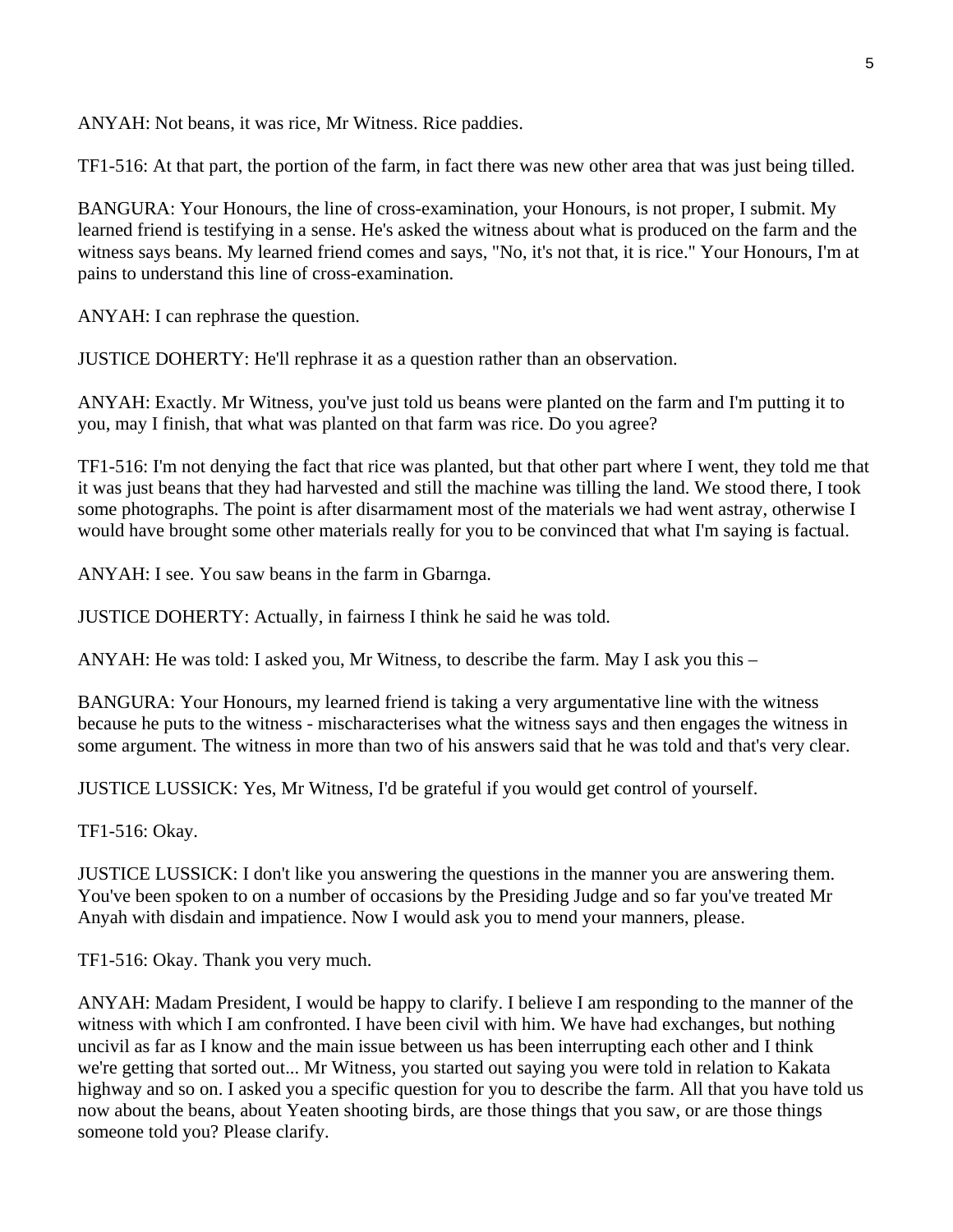TF1-516: The shooting of birds took place in my presence. I was there. I saw with my naked eyes fish ponds, many ponds, you know, on that highway and let's say this is the location, the farm is located like this, then at the side of this farm there is a field. It was newly constructed even. The field ran from up, down. We had - there were some ATU personnel keeping guard on this farm and - I mean on this field. There was a container there that used to pump the fuel into the helicopter.

ANYAH: Mr Witness, in respect of the beans you talked about did you see beans, or did someone tell you about beans?

TF1-516: I said I met the machine in operation, tilling the soil, and they told me that it was just beans that they had harvested from that land and the land should not be left like that. So the machine was still working.

ANYAH: I see, and I'm telling you that that is a lie because beans were not planted on that farm. It was rice. Do you agree?

TF1-516: I disagree with that.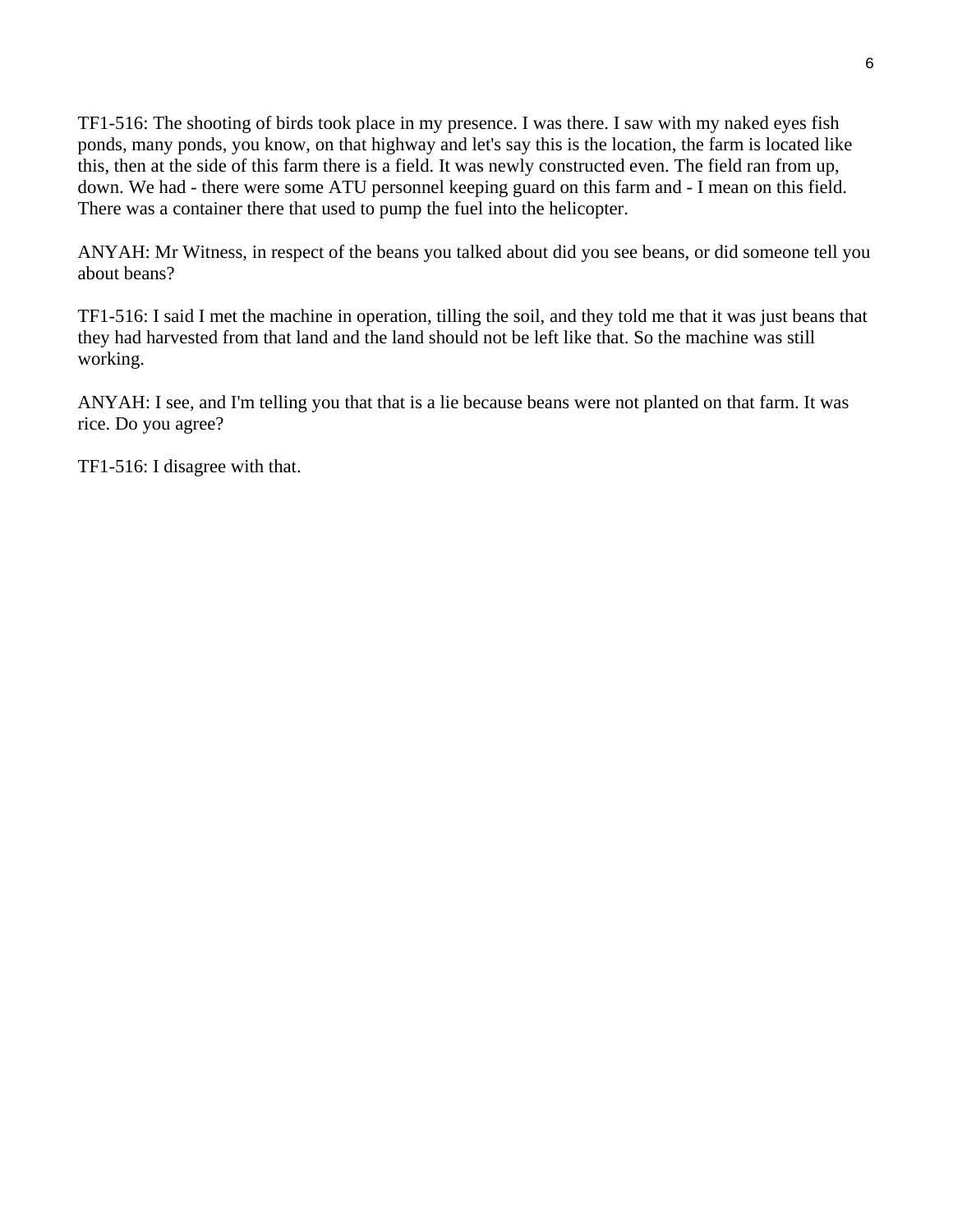

United Nations Mission in Liberia (UNMIL)

### **UNMIL Public Information Office Complete Media Summaries 15 April 2008**

*[The media summaries and press clips do not necessarily represent the views of UNMIL.]* 

#### **Newspaper Summary**

**UN Secretary-General visits Liberia Monday**  (The Informer, Heritage)

- The United Nations Secretary-General Ban Ki-moon is due to pay an official two-day visit to Liberia, beginning Monday evening. While in the country, Mr. Ban will meet with Liberian Government officials, the National Legislature and members of UNMIL as well as the UN Country Team.
- The visit forms part of a four-nation West African tour that will take him to Ghana, Liberia, Burkina Faso and Cote d'Ivoire. The trip will focus mainly on UN peacebuilding efforts in West Africa and progress being made on the Millennium Development Goals.

#### **President Sirleaf Promises Harsh Actions against Armed Criminals**

(The Analyst, The Inquirer, New Democrat, National Chronicle, Daily Observer, The News, The Informer, Heritage)

- Liberian President Ellen Johnson Sirleaf in nation-wide address Monday spoke to a number of national issues including her promise to take more drastic measures to ensure better protection for the citizens and residents from armed criminals. The President did not specify what measures she would take against armed robbers but said "If there is no improvement in the situation within a month or two, I will take more drastic measures, even if unpopular, to ensure better protection of our innocent population."
- "I have asked UNMIL to be more vigilant and proactive in patrols and I have asked the Minister of Justice to do more in terms of logistical support for the Police and a more effective system of justice," she said.
- The President's comments followed reports of an increase in armed robbery, particularly in the Paynesville suburb.

#### **Opposition Politician admits Government's Progress but Criticizes President over dismissal of Magistrate**

(New Democrat, National Chronicle, Daily Observer, The Analyst, The Inquirer, The News, The Informer, Heritage)

• In a live radio broadcast Monday, a key opposition politician Counselor Charles Brumskine of the Liberty Party said lauded the government for making progress on several fronts but among other things criticized President Sirleaf for dismissing a court magistrate, and the 'failure' of her government to cancel diamond and gold mines deals reached during the regime of former President Charles Taylor.

#### **Human Rights Mediator says 'Embezzlement' Nightmare Haunting Liberia**

(The News)

• [sic:] A Liberian human rights mediator, 'Black Eagles' based in Switzerland says the nightmare of embezzlement and corruption continues to haunt Liberia. The 'Black Eagles' challenged President Ellen Johnson-Sirleaf to remain steadfast in fighting these societal ills. A release quoted the Country Representative Isaac S. Fatamorle as saying that these vices have the tendency to create setbacks to the development agenda of Liberia. Mr. Fatamorle recalled that years of horror and disgrace of Liberians have gone, yet the nightmare of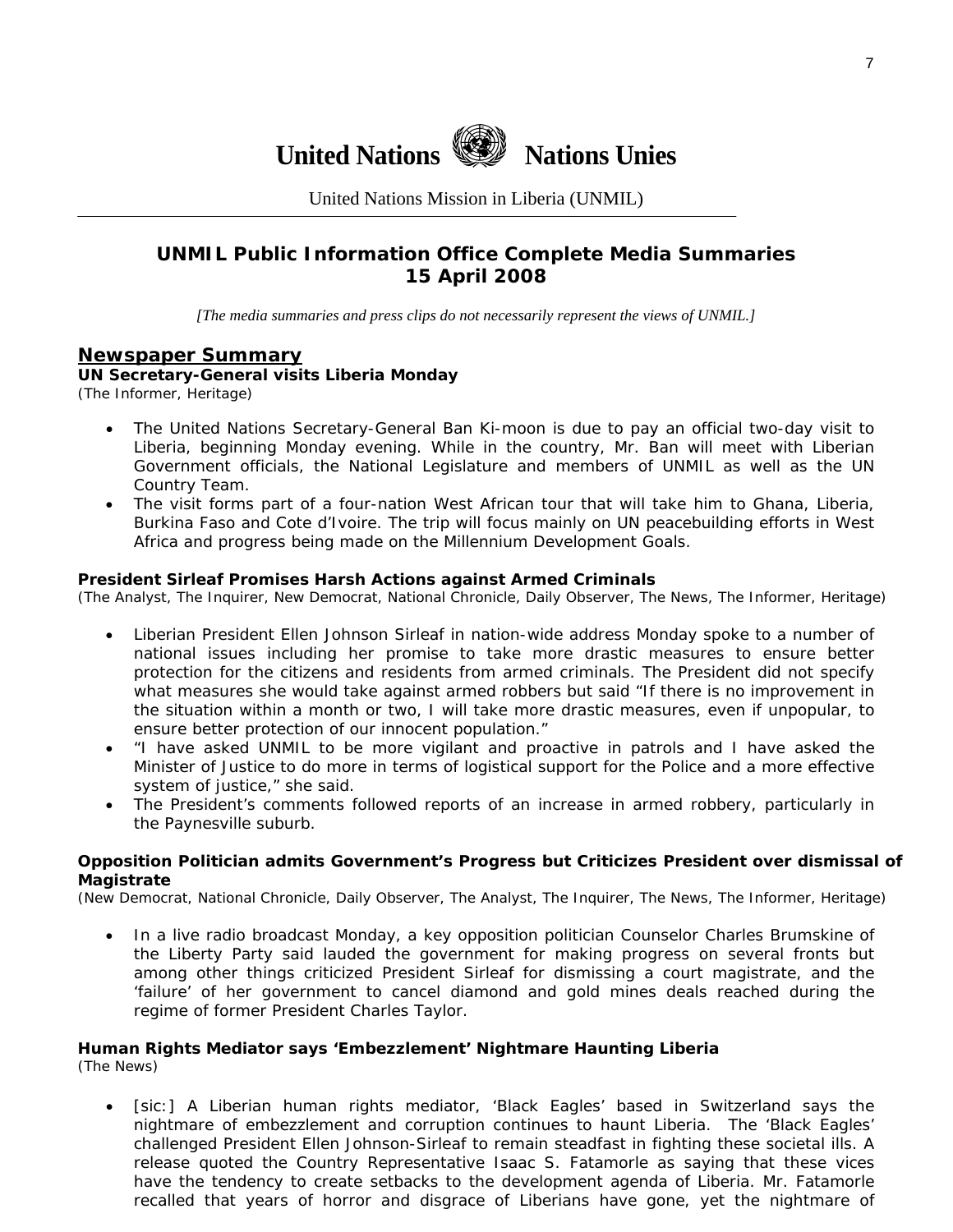corruption and embezzlement is still haunting the peace loving Liberians. He urged the Liberian Government to do more to discourage dishonesty in the society, and noted that the election of President Johnson-Sirleaf has nurtured into daughters and sons of Liberia the hope for better future. "Despite your determination to fight corruption, there are some ghosts of the past that are still undermining the endeavors of our people towards sustainable global development," Fatamorle added.

## **Radio Summary**

**Local Media – Radio Veritas** *(News monitored today at 9:45 am)* 

#### **President Sirleaf Vows to Take Drastic Action against Armed Robbers**

*(Also reported on Truth F.M. and ELBC)* 

#### **Government Announces Measures to Ensure Stable Supply of Rice on Market**

- Making the disclosure in a nation-wide address, President Ellen Johnson Sirleaf said government has approved and forwarded for Legislative ratification, a US\$30 million Concession Agreement for investment in large scale mechanized rice production.
- President Sirleaf said the government was also considering asking the Chinese agricultural team to start the training and a programme for production of large scale mechanized rice, near the Central Agriculture Research Institute (CARI) in Bong County.
- Amidst the growing alarm over the price of food, the President said the solution lies in the ability of Liberians to return to the soil and grow more food.

*(Also reported on Truth F.M. and ELBC)* 

#### **State Lawyers Fail to Produce "Witness Testimony" Taken in Ivory Coast**

- State lawyers in the ongoing treason trial Monday failed to produce in court testimonies of witnesses taken in the Cote d' Ivoire.
- In an earlier request on Monday, state lawyers claimed their findings were being translated at the Foreign Ministry but defense lawyers maintained no depositions were taken in the Ivory Coast.
- Both State and Defense lawyers travelled to Cote d' Ivoire last week to obtain written testimonies from two senior security officials in connection with the treason trial to corroborate the only insider witness, Junior Gaye.

*(Also reported on Truth F.M. and ELBC)* 

#### **Akon Performs Live in Liberia Today**

• Senegalese-American megastar, Akon is in the Liberian capital, Monrovia and is due to perform live in concert today at the SKD Sports Stadium outside Monrovia. Meanwhile an alleged criminal snatched away Akon's mobile phone but the phone snatcher was arrested and is in police custody.

#### **Star Radio***(News culled from website today at 09:00 am)*

#### **Former NPP Chairman Accuses UNMIL of Practicing acts of "Imperialism"**

- The Chairman Emeritus of the National Patriotic Party (NPP), Chief Cyril Allen has alleged that the UN Mission in Liberia is practicing acts of "imperialism" and is engaged in suppression and oppression in Liberia.
- In an interview, Mr. Allen said the UN is abusing the Liberian Constitution by seeking financial information from various banks on those affected by its travel ban saying a search warrant sought for by the UN from a Liberian Court is a form of intimidation.
- The former NPP Chairman said those affected by the sanction would seek legal redress to ensure that the UN does not continue its illegal action.
- Last week, the media reported that UN soldiers stormed the Liberia Bank for Development and Investment in search of information on the private accounts of former associates of detained ex-Liberian President Charles Taylor who are affected by the UN travel ban.

#### **20 Soldiers of the New Army Desert Military Barrack**

• Speaking during a Senate hearing Monday, Defense Minister Brownie Samukai said at least twenty soldiers of the new Liberian army have left the Camp Edward Benyah Keselley Military barracks without authorization.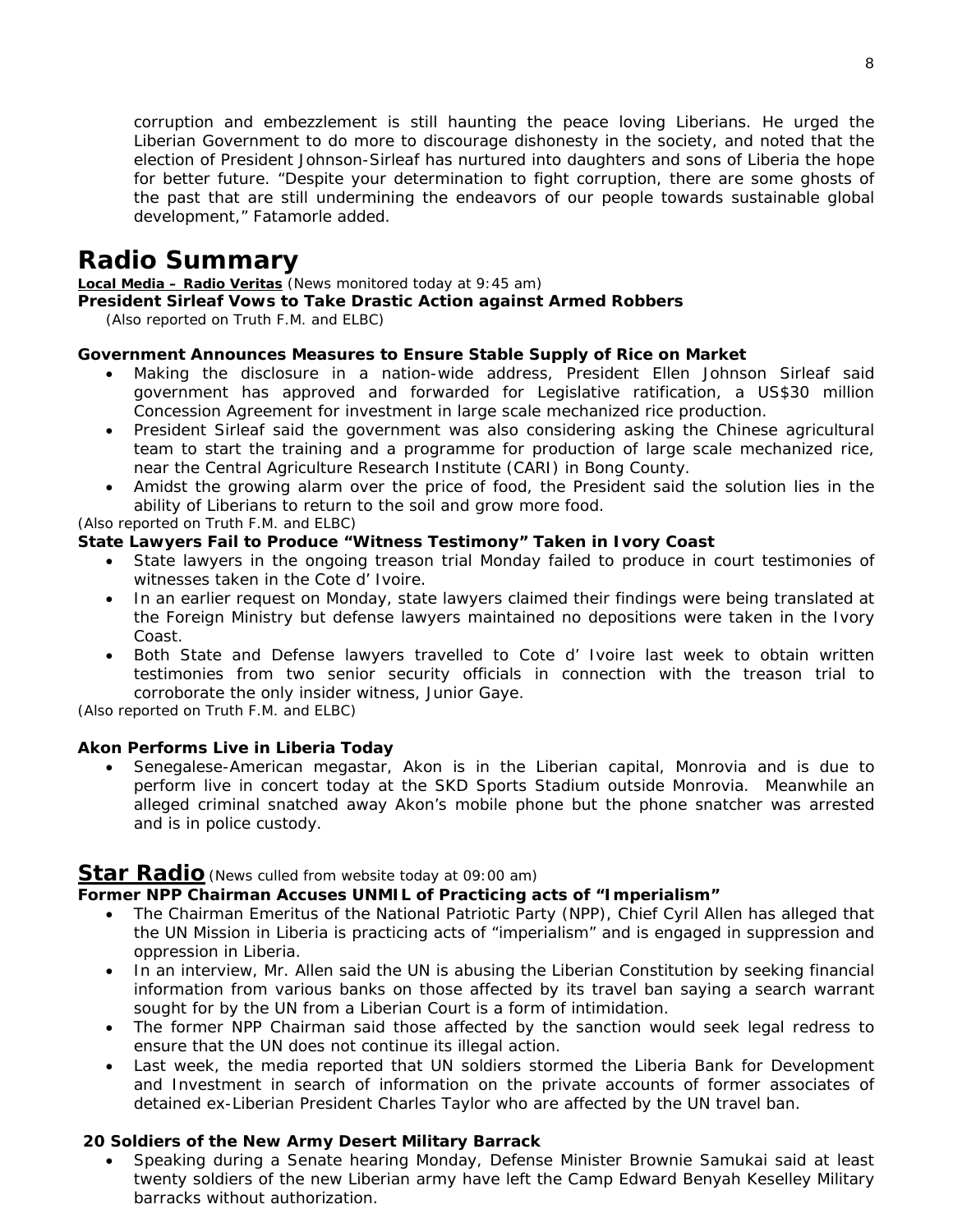- Minister Samukai said the soldiers might have left the barracks for family or personal reasons, saying the 20 on Absence Without Leave (AWOL) represent at least one percent of the more than 1000 trained soldiers.
- Meanwhile, the Defense Ministry has tried to defuse a row over damaging comments by some AFL soldiers who complained of hunger and neglect saying they would be fully investigated.

 **\*\*\*\***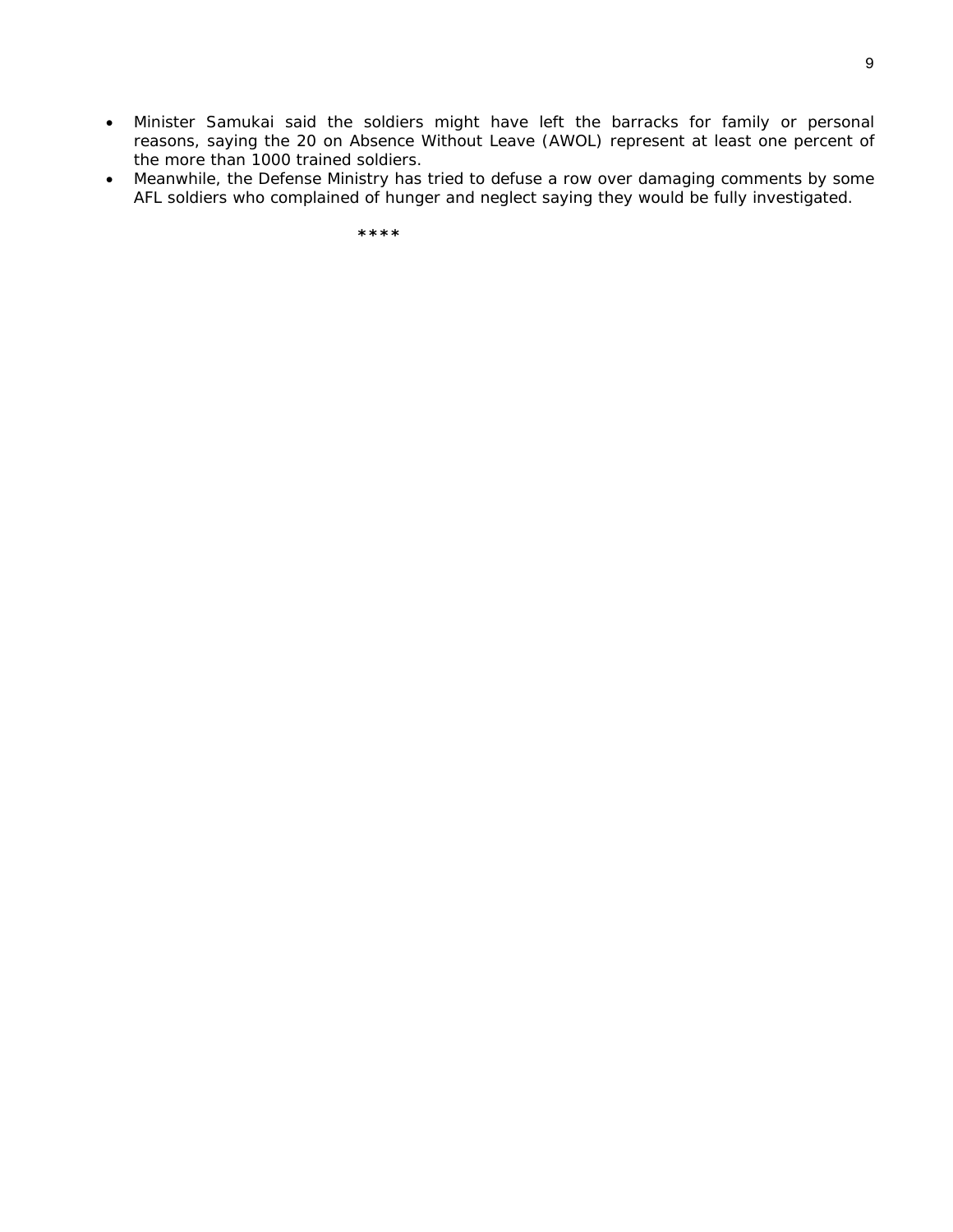**UNITED NATIONS MISSION IN LIBERIA** 



#### **Press Release, 15 April 2008 UNMIL/PIO/PR/27**

#### **Progress needed in security, rule of law, governance and development to consolidate peace in Liberia, UN Envoy tells Security Council**

*New York* - The Special Representative of the Secretary-General (SRSG), Ms. Ellen Margrethe Løj, has told the Security Council that despite significant progress made in maintaining peace in Liberia, further progress is needed in some critical areas in order to truly consolidate the peace. Ms. Løj was briefing the Council on the  $16<sup>th</sup>$  Report of the Secretary-General on the United Nations Mission in Liberia (UNMIL).

"Liberia today is a place of hope, characterized by many positive developments," she stated, but warned that the security of the country still relied heavily on the presence of UNMIL military and police forces. "This is clear evidence that peace has not taken roots and it is not yet time to declare victory and leave the country."



SRSG Løj addressing the Security Council in New York

SRSG Løj identified the critical areas as, the reform of the Security Sector, including the Liberia National Police, LNP, reform of the Rule of Law institutions and the effective implementation of the new Poverty Reduction Strategy.

On the current drawdown plan being implemented by UNMIL, Ms Løj stated that this is being carried out in a well planned manner so as to minimize any threats to the security of the Liberian state. The process, she added, will also ensure that UNMIL is able to assist the Government in dealing with any serious disruption or civil disturbances, while providing the time and space needed for Liberia to build up its own police and military forces and progressively assume full responsibility for national security.

On the current security situation, SRSG Løj cited occasional violent incidents on rubber plantations and in diamond mining areas as sources of concern. She highlighted cases of armed robbery and rape, which remain high. UNMIL and the Government of Liberia have launched anti-crime and anti-rape campaigns across the country to deal with these challenges. Additionally, Ms. Løj stated that there have been a number of incidents of mob violence, including attacks on police personnel and police stations by angry crowds who sometimes want to assault and even kill crime suspects being detained by the police. She pointed out that such resort to violence could be a sign of the public's lack of trust in the security and justice system. However, SRSG Løj underscored the need to address this comprehensively as the government finalises the ongoing national security strategy and the reforms of the security institutions. "Any further delays will make it impossible for the new army to be fully operational before late 2009, and would impact directly on the timeline for UNMIL's drawdown plan," she said.

Noting that the reform of the Liberia National Police (LNP) constitutes a significant challenge, the UN Envoy updated members of the Council about ongoing efforts to improve the quality and professionalism of the individual police officers, enhance the LNP's management structure and provide the force with the necessary equipment and resources to perform effectively.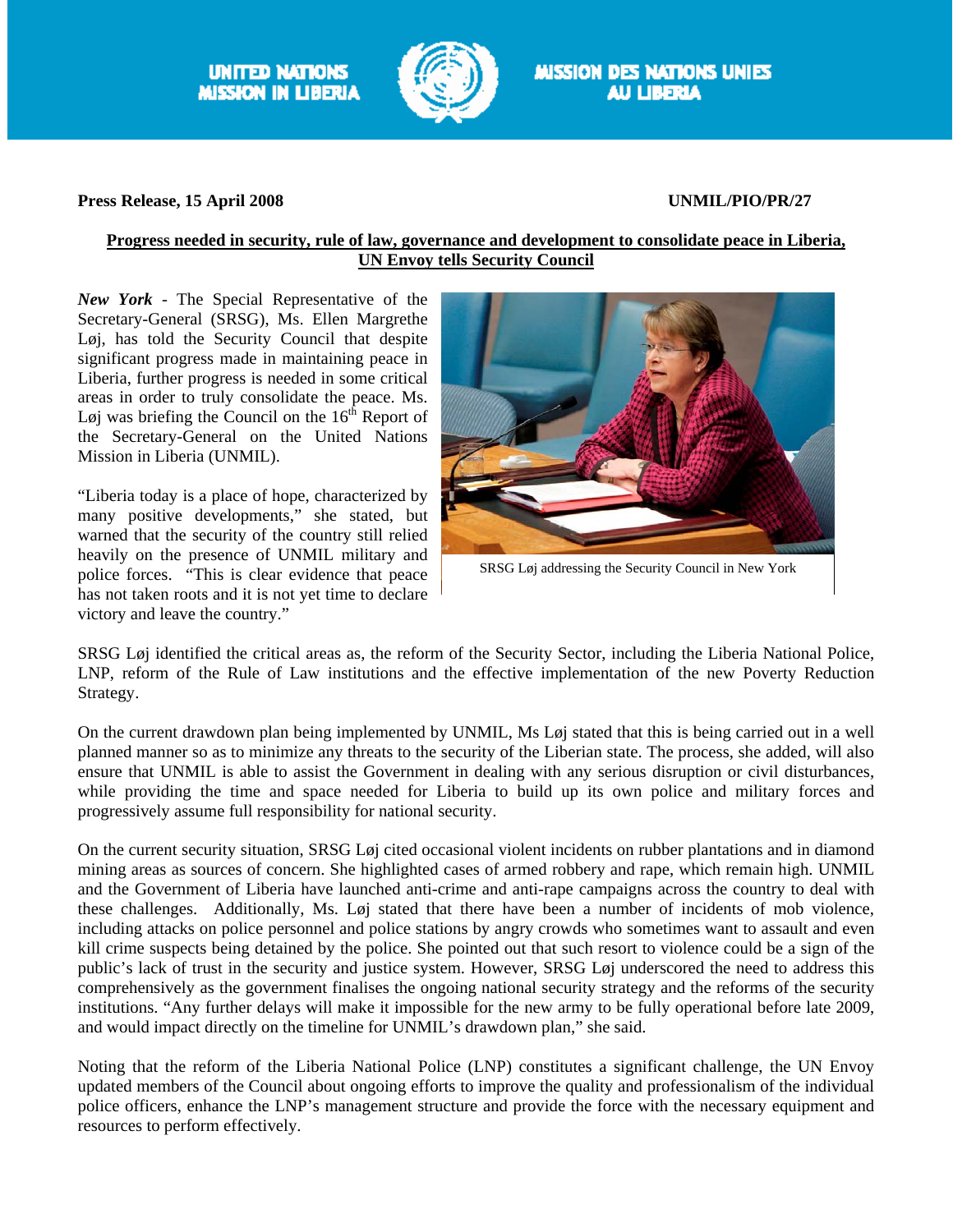On the rule of law, the Ms. Løj said that despite efforts by the Government of Liberia, deficiencies in the justice system continue to pose serious challenges to the administration of justice country-wide. She mentioned the lack of adequate funding, shortage of qualified judicial officials, the lack of infrastructure, including courts and prisons, poor case management, low salaries and corruption as some key challenges that are being addressed. She warned that these deficiencies, if unaddressed, could cause some Liberians to lose confidence in the justice system.

The UN Envoy informed the Security Council that though the Truth and Reconciliation Commission had launched public hearings, to date none of the major actors have testified. She reiterated the Secretary-General's call for all Liberians to cooperate with the Commission. She also urged the international community to continue to provide necessary support to the Commission so that it may fulfill its mandate.

SRSG Løj spoke of the recently completed national poverty reduction strategy, PRS, in positive terms. But for the PRS to succeed, she observed, renewed efforts were required to bolster the limited national implementation capacity currently available. She added that economic growth was urgently needed in order to reduce the high unemployment rate, which also constitutes a security concern.

To address a funding gap in achieving the ambitious economic growth targets, the SRSG said the Government will still require support from international partners. She noted the opportunity for further discussions on this matter that is offered by the upcoming Partners Forum, expected to be held in late June in Berlin. Ms. Løj then called on all of Liberia's development partners to use the PRS as the framework for their activities.

**\*\*\*\*\*\*\*\*\***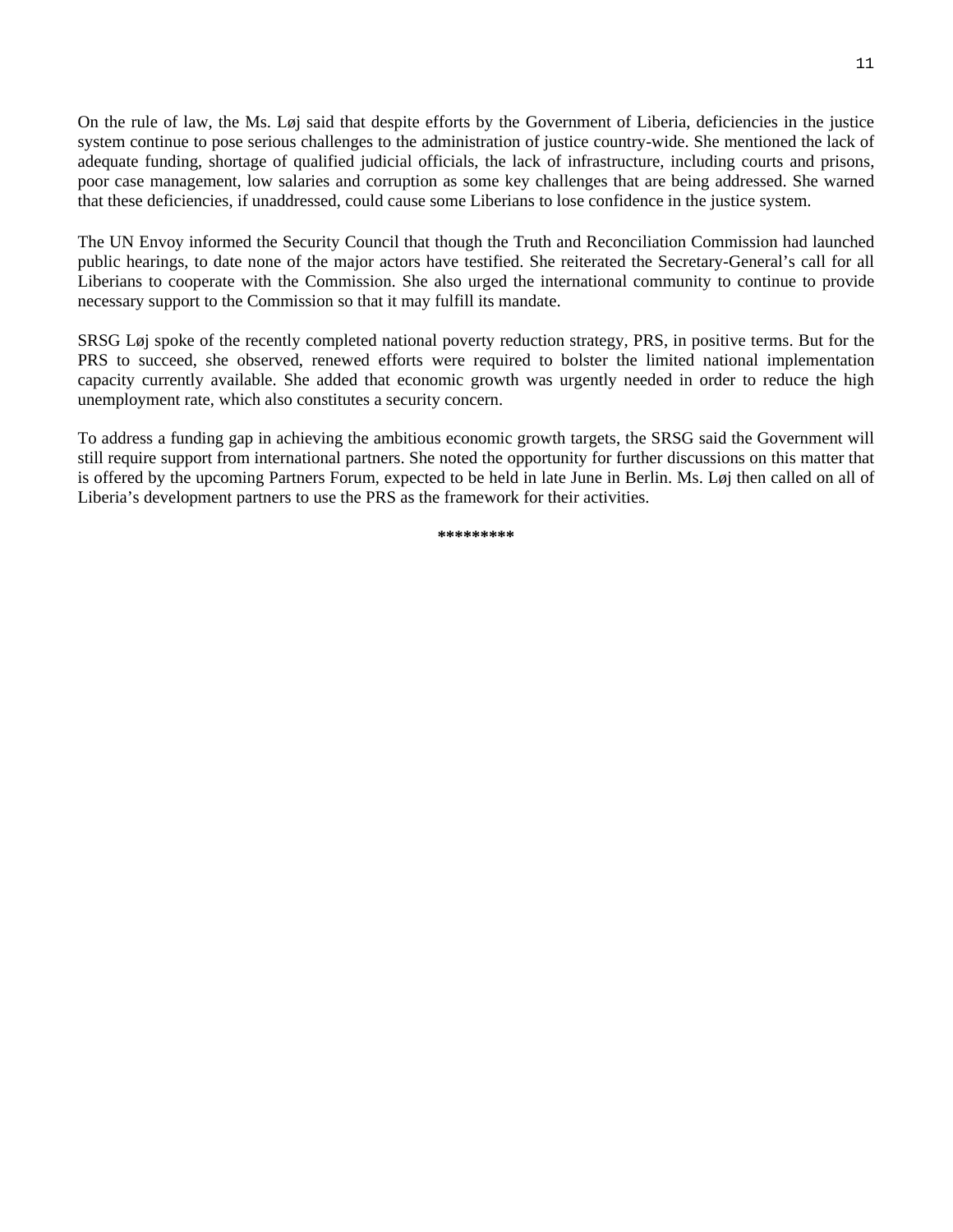Voice of America Monday, 14 April 2008

## **Liberia's Army Rebuilt to Defend Country**

By Kari Barber Monrovia

**During Liberia's civil war, the national army and rebel factions were guilty of gross human-rights abuses. Civilians were killed, villages looted and torched. Many civilians said they had nowhere to turn for safety. Now, those helping to restore security in Liberia and rebuild its armed forces say they are building an army that will protect people. Kari Barber reports from Monrovia there is a sense of nervousness as United Nations peacekeepers begin to withdraw.**



These soldiers are part of Liberia's new army, which numbers only a couple of thousand. After the war which ended in 2003, the U.N. helped demobilize former fighters while the new government, with United States help, began recruiting. New trainees must meet much higher eligibility requirements.

Private American companies are training the Liberian soldiers. The military contractors were hired and paid for by the U.S. government.

Liberia security troops



Lt. Colonel Chris Wyatt

These soldiers are being drilled on battlefield tactics.

Lieutenant Colonel Chris Wyatt of the U.S. Army is in charge of the training. He says there have been concerns about the use of private contractors. "The question is not whether they are private or they are public, the question is whether they are competent and doing their proper job. This is not the government's army, this is not the American army, this is the people of Liberia's army," Wyatt said.

The U.N. mission also established training for the national police force, which is expected to take on many of the peacekeepers' roles. Unlike U.N. troops, police are not allowed to carry guns.

Skirmishes and crime are frequent in Liberia, and it has been difficult for police to gain respect.

However, United Nations spokesman Ban Malor says the U.N. drawdown needs to happen. "There comes a time that people need to face the reality that you cannot have international presence, military-wise a U.N. mission presence, forever. Nervousness is understandable."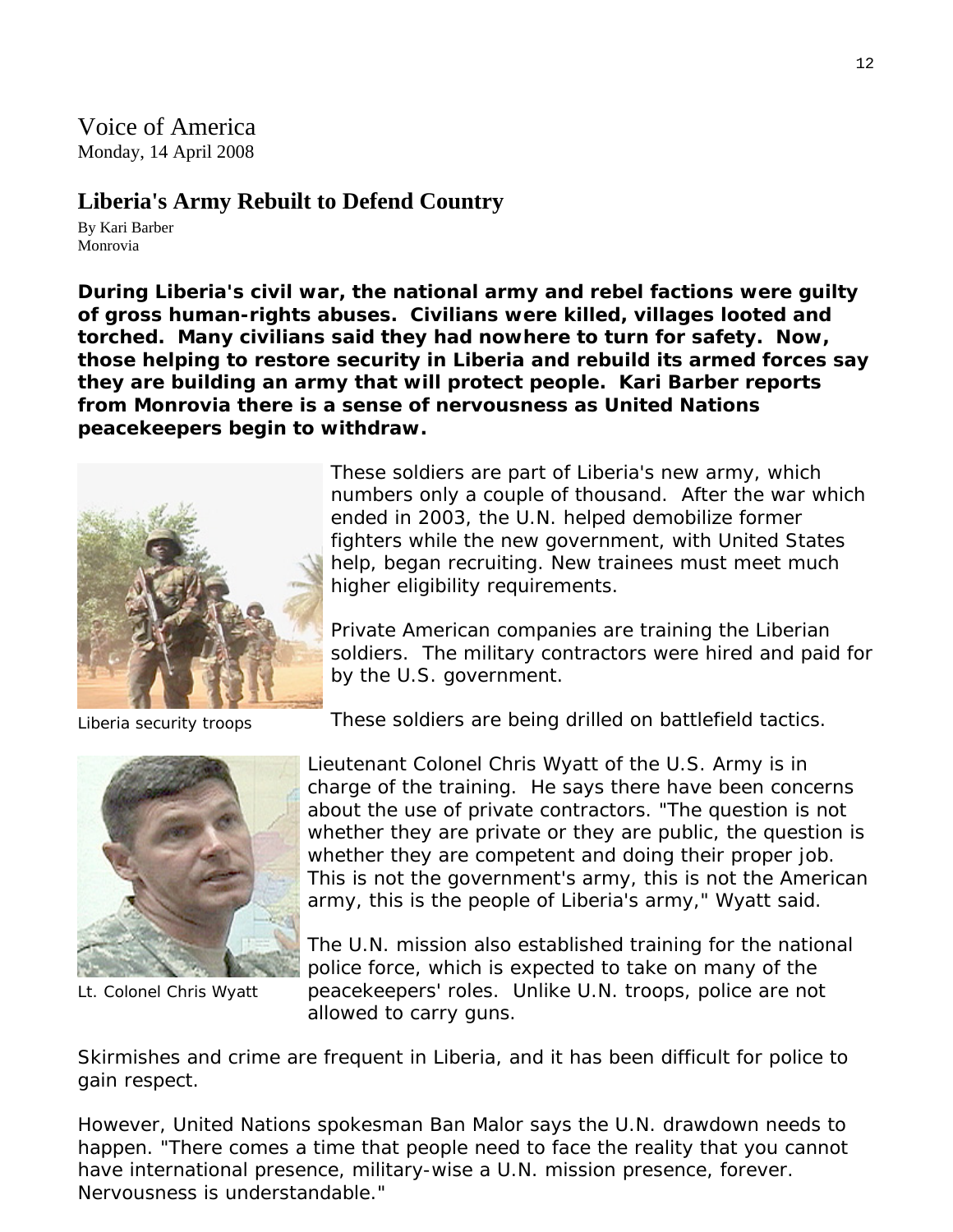This Ministry of Defense office was a command center during the war, where one official says Liberia attempted to destabilize the region. Liberia's post-war Defense Minister Brownie Samukai says this will never happen again. "Not one inch of Liberian territory will be used to destablize our neighbors, that is a cardinal principle of securing our borders so that none of our neighbors will have any c oncern that any inch of our territory will be used to destabliz e their country," Samukai said.

Newly trained soldiers say this military will not be abusive like security forces under warlord and President Charles

Taylor. An officer under Taylor, Oyango Kole, says he agrees with a requirement that new soldiers have clean human rights records.

"Because we do not want anybody out there that people are going to be spotting and saying 'This guy did that during the war, and he did this and that' - that is old wine in a new bottle," Kole said. "We do not want that again."

Army restructuring began a little over two years ago.

Trainers say they do not know when the new army will be activated. Rebuilding a military, they say, must be a careful process in a country scarred by past abuses.

Brownie Samukai